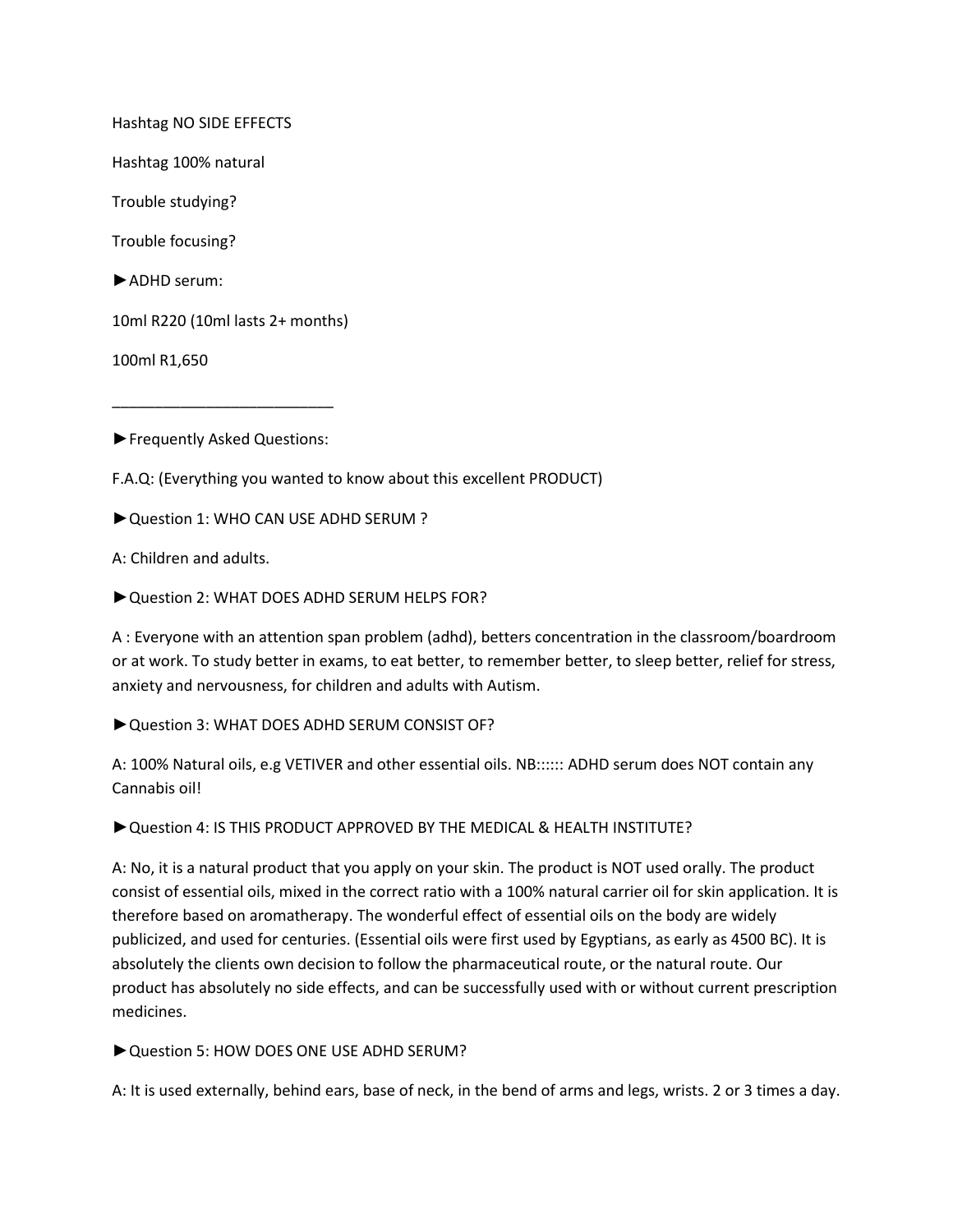►Question 6: IS IT ONLY FOR PEOPLE WHO HAVE BEEN DIAGNOSED WITH ADHD?

A: No

►Question 7: CAN I USE IT WITH PRESCRIPTION MEDICINE?

A: Yes

►Question 8: WILL IT HAVE SIDE EFFECTS WITH THE PRESCRIPTION MEDICINE I AM ON?

A: No

►Question 9: WILL IT MAKES ME FEEL LIKE A ZOMBIE?

A: No

►Question 10: IS IT ADDICTIVE- / HABIT FORMING?

A: No

►Question 11: WILL I HAVE WITHDRAWAL SYMPTOMS IF I STOP USING THE PRODUCT?

A: No

►Question 12: CAN I IMMEDIATELY STOP USING MY PRESCRIPTION MEDICINE?

A: No, only with your Medical Doctor's permission.

►Question 13: HOW LONG AFTER APPLYING WILL I FEEL OR NOTICE A DIFFERENCE.?

A: It only takes 10 minutes to be absorbed through your system.

► Question 14: ARE EATING AND DRINKING PATTERNS IMPORTANT?

A: Yes, it is proven that sugar, take-aways, biscuits, alcohol, bread and gas cold drinks worsen ADHD symptoms.

►Question 15: WHAT MAKES ADHD CHILDREN AND ADULTS UNIQUE?

A: ADHD people are highly intelligent, some even a genius! You are very creative, very visual. Extremely loyal and trustworthy. You love people, although very few people understand you. You will prove a point if they tell you, you can't do something challenging! You can make a success of your life, if you do something you are passionate about. Don't try to limit them, because ADHD people are "limitless"! You don't like routine, you get bored easily. Try to understand who you are. You can also have symptoms of OCD, but only because you are a perfectionist.

►Question 16: PRICE?

10ml R220